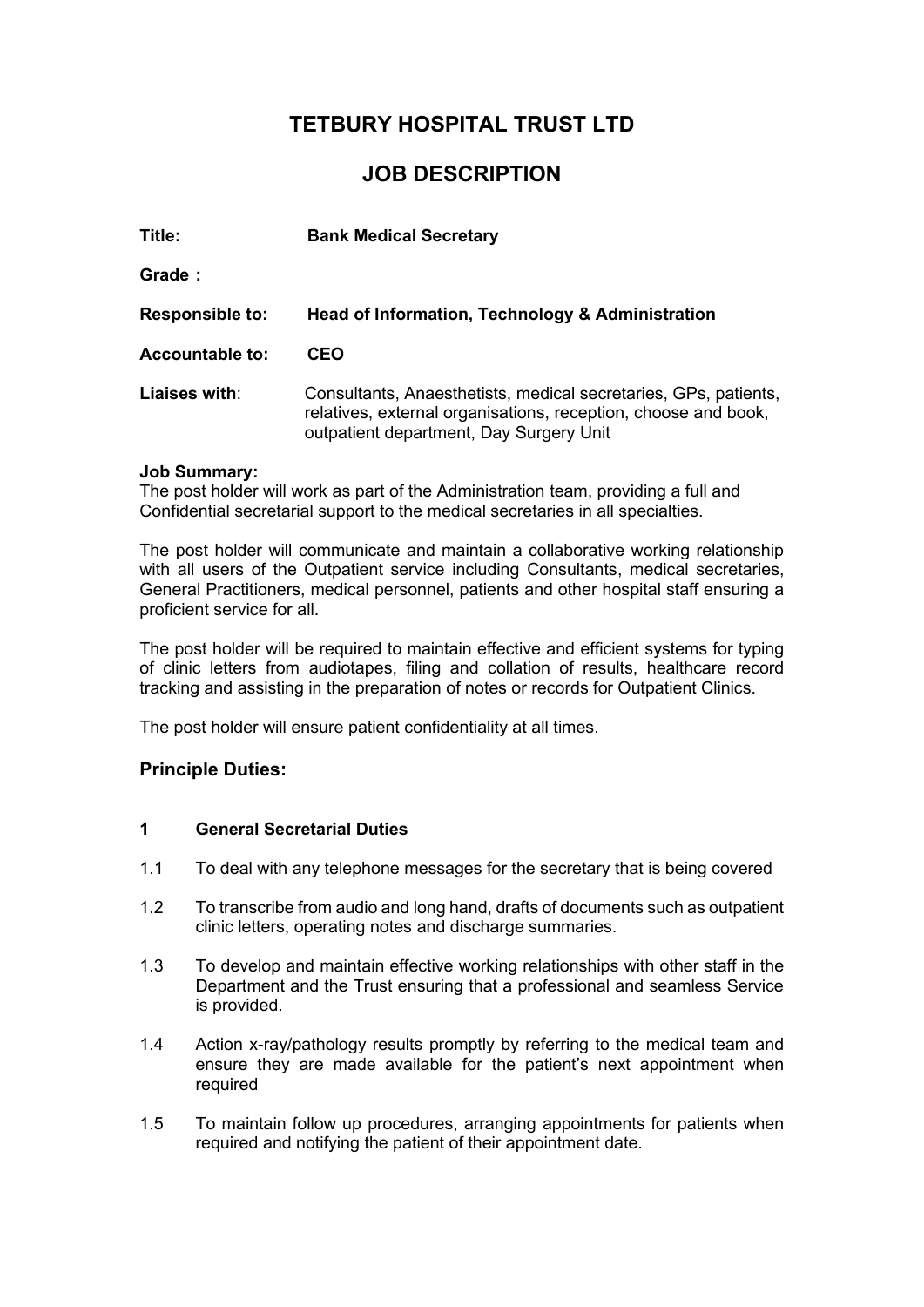- 1.6 When requested, identify and access information sources correctly, supplying the information in an appropriate format and within required deadlines.
- 1.7 To ensure that clinic letters are completed and posted within 72 hours of attendance in accordance with Trust standards.
- 1.8 To plan and organise own work schedule with the use of appropriate planning aids, demonstrating good time management and an ability to cope with the unexpected.
- 1.9 To obtain and organise information in support of own work activities, maintaining confidentiality in accordance with organisational procedures.
- 1.10 To have awareness of the key targets, e.g. waiting times, the Trust has to meet, both locally and nationally, and to take the necessary steps to ensure these are met.
- 1.11 To ensure policies and procedures for private and overseas patients are followed and information is passed on to the Accountant .
- 1.12 To identify personal development needs and to undertake education and training where appropriate as agreed with your line manager.
- 1.13 To undertake mandatory training in accordance with Trust policy.
- 1.14 To undertake an appraisal by your line manager

## **2 Data Administration**

- 2.1 To enter data and text correctly, identify errors and amend in accordance with organisational procedures.
- 2.2 To achieve all data input within agreed Trust deadlines.
- 2.3 To use E-mail and case note tracking systems as an aid to communication.
- 2.4 To ensure that the Patient Administration System (Trak) reflects the Trust's up to date patient status.
- 2.5 To be responsible for ensuring patient confidentiality and security of data in accordance with organisational requirements and the Data Protection Act.

## **3 Enquiry Handling/Customer Care**

- 3.1 Respond to callers and/or visitors promptly and courteously, identifying their needs, providing information or referring them as appropriate to the relevant person.
- 3.2 To adopt methods of communication and support which are suited to the needs of the visitors and/or callers.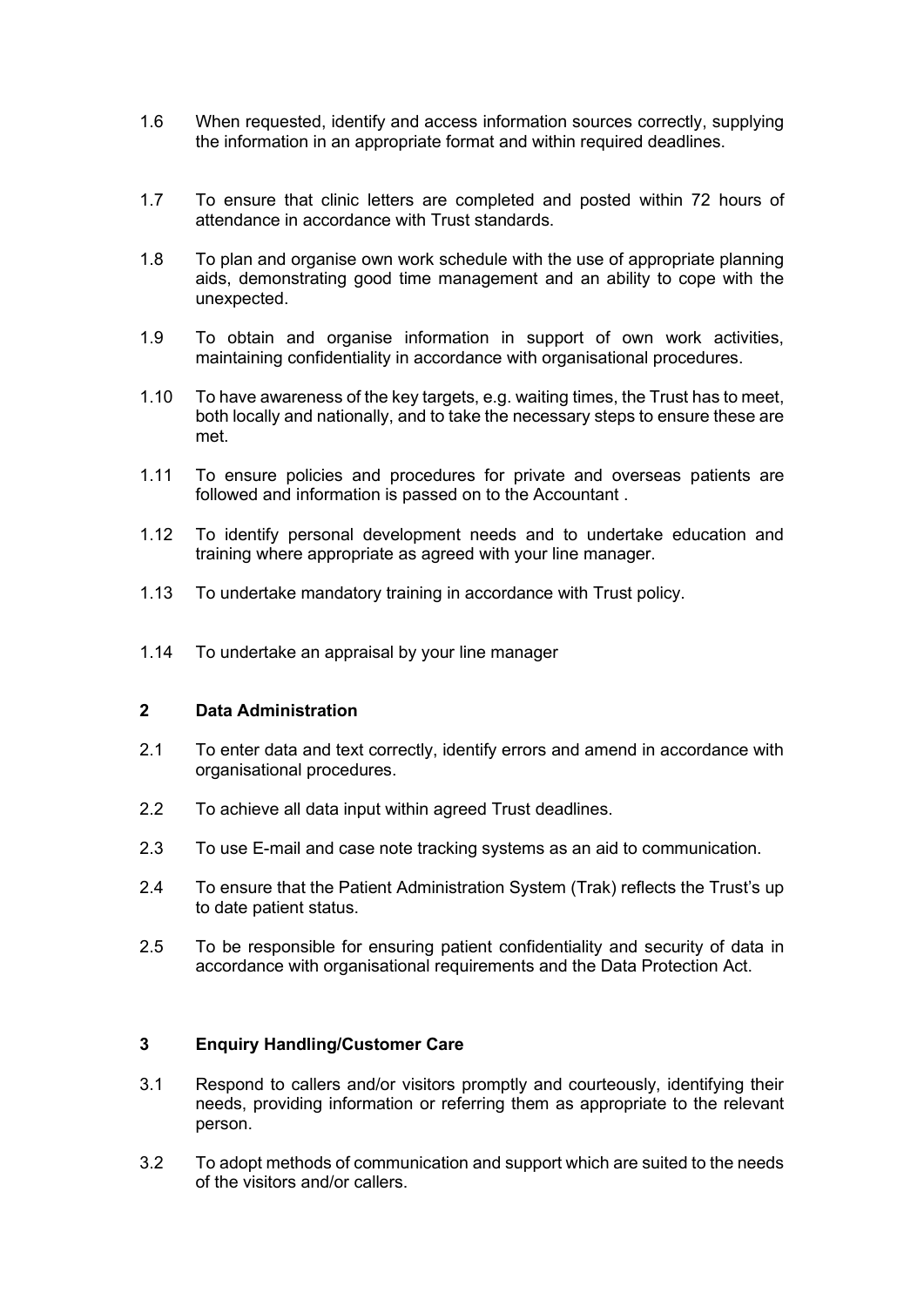- 3.3 To acknowledge difficulties in communication or in providing support and seek help as appropriate.
- 3.4 To follow established procedures and demonstrate appropriate behaviour in dealing with awkward or aggressive visitors and/or callers.

#### **Confidentiality**

As an employee you have a responsibility to maintain the confidentiality of any confidential information which comes into your possession regarding patients, employees or any other business relating to the Tetbury Hospital Trust

Your attention is drawn to the confidential nature of information collected within the health service. The unauthorised use or disclosure of patient or other personal information is a dismissible offence and in the case of computerised information could result in a prosecution for an offence or action for civil damages under the Data Protection Act.

#### **Health & Safety**

As an employee you have a responsibility to abide by all of the safety practices and codes provided by the Trust and have an equal responsibility with management for maintaining safe working practices for the health and safety of yourself and others.

Employees must be aware of the responsibilities placed on them under the Health and Safety at Work Act (1974), and associated legislation, to maintain a safe working environment for both staff and visitors,

All employees must comply with the Trust Infection Control Policy. All employees must attend infection control training

#### **Quality Assurance**

As an employee of the Trust you are a member of an organisation that endeavours to provide the highest quality of service to our patients. You are an ambassador of the organisation and, as such, are required to ensure that high standards are maintained at all times.

#### **Equal Opportunities**

As an employee you have a responsibility to ensure that all people that you have contact with during the course of your employment, including patients, relatives and staff are treated equally in line with the Trust's Equal Opportunities Policy.

#### **Risk Management**

You have a responsibility for the identification of all risk which have a potential adverse affect on the Trust's ability to maintain quality of care and the safety of patients, staff and visitors, and for the taking of positive action to eliminate or reduce these.

#### **General Notes**

The duties outlined in this role specification serve as a guide to the current and major responsibilities of the post. The duties and obligations associated with the post will inevitably vary and develop and the role specification will be reviewed on a regular basis. Changes will be subject to consultation with the postholder.

#### **Safeguarding**

All employees have a responsibility to support the safety and well-being of children, young people and adults at risk of harm and to practice in accordance with legislation. Knowledge,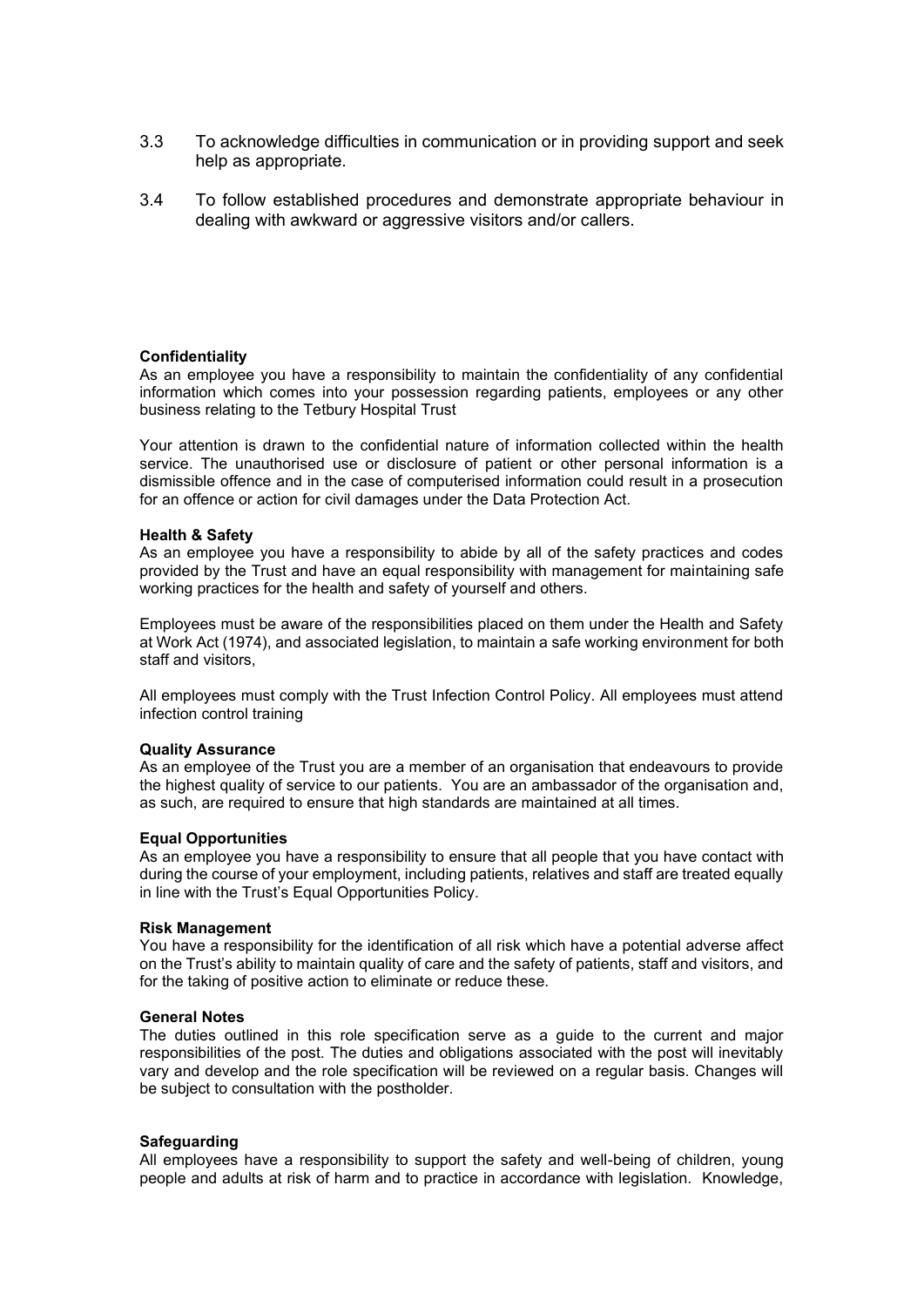skills and competency are to be maintained according to role and responsibilities in order to fulfil Safeguarding Children and Adults at Risk responsibilities. All employees are expected to comply with existing local Safeguarding policies and procedures

### **Development**

The Trust is committed to supporting the development of all staff. All employees have a responsibility to participate in regular 1:1s and appraisals with their manager and identify performance standards for the post. As part of the appraisal process employees have a joint responsibility with their line manager to identify any learning and development needs in order to meet the agreed performance standards required of the post holder.

#### **NHS Constitution**

As a commissioned provider of NHS services, Tetbury Hospital Trust has a responsibility to adhere to the NHS Constitution which establishes the principles and values of the NHS in England. It sets out rights to which patients, public and staff are entitled, and the pledges which the NHS is committed to achieve, together with responsibilities which the public, patients and staff owe to one another. All NHS Bodies private and third sector providers supplying NHS services are required by law to take account of this Constitution in their decisions and actions.

A handbook accompanying the constitution may be found by going to [NHS Constitution for](https://www.gov.uk/government/publications/the-nhs-constitution-for-england)  England - [Publications -](https://www.gov.uk/government/publications/the-nhs-constitution-for-england) GOV.UK that essentially provides further and more detailed explanation of each of the rights and pledges.

#### **Criminal Records**

This post is subject to the Rehabilitation of Offenders Act (Exceptions Order) 1975 and as such it will be necessary for a submission for Disclosure to be made to the Disclosure and Barring Service to check for any previous criminal convictions.

### **PERSON SPECIFICATION**

*This document describes the qualities required for a post-holder that are not captured by the JD.* 

| <b>SPECIFICATION</b>                                                                                                                                           | <b>DESCRIPTION</b>                                                        |                                                                           |  |
|----------------------------------------------------------------------------------------------------------------------------------------------------------------|---------------------------------------------------------------------------|---------------------------------------------------------------------------|--|
|                                                                                                                                                                | <b>Essential</b>                                                          | <b>Desirable</b>                                                          |  |
| <b>Qualifications</b><br>(This must include the level required to<br>appoint to the post.<br>Any requirement for registration<br>should also be recorded here. | Education to GCSE level or<br>equivalent, to include Maths and<br>English | Audio qualification<br>Conversant with<br>hospital information<br>systems |  |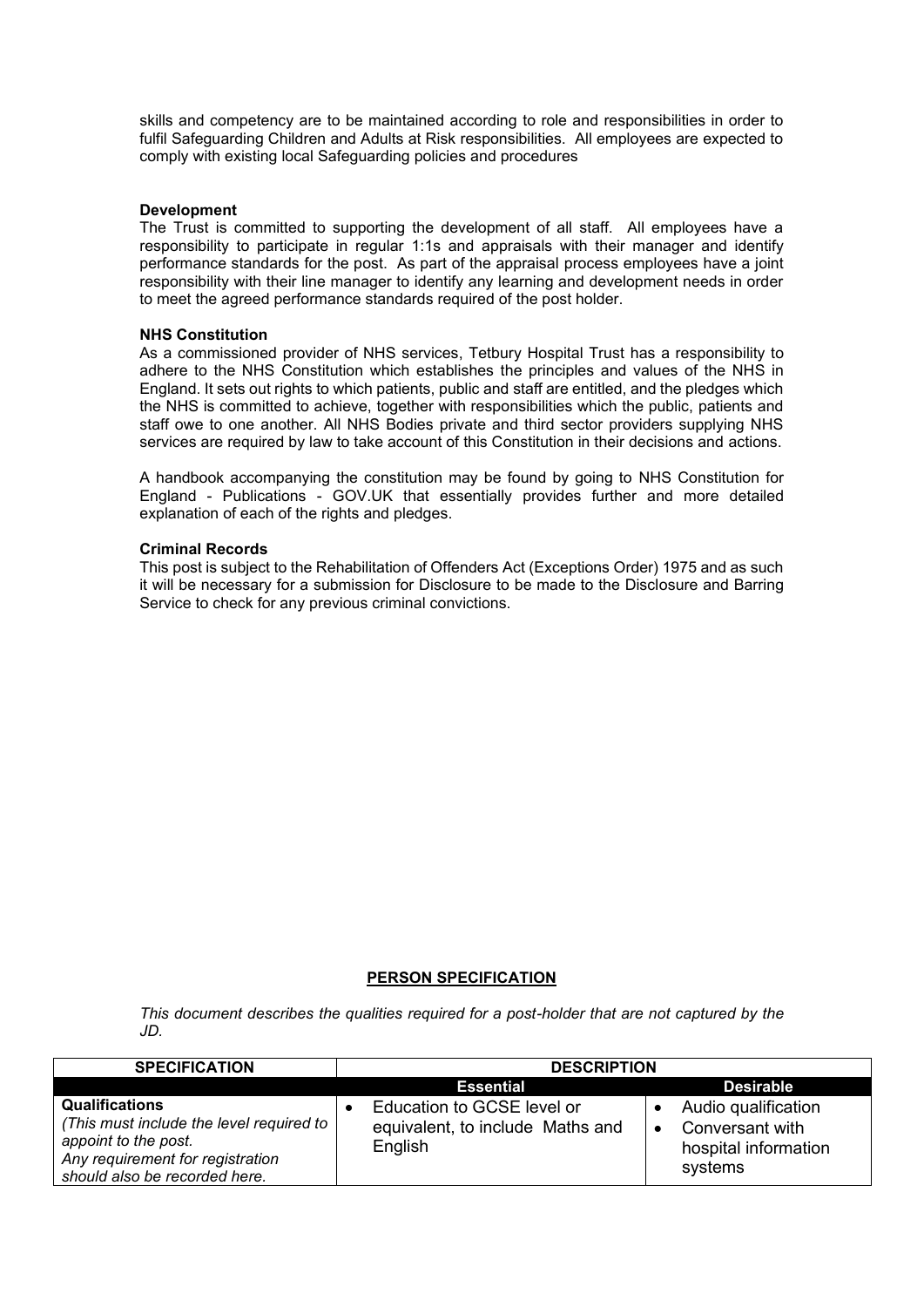|                                                                                                                                                                    | Keyboard skills equivalent to RSA<br>$\bullet$<br>Demonstrable proficiency in audio-<br>typing<br>Proficient use of Microsoft Word<br>for Windows                                                                                                                                                                                                                                                                                                                                                                                                                          | ECDL qualification or<br>equivalent                                                          |
|--------------------------------------------------------------------------------------------------------------------------------------------------------------------|----------------------------------------------------------------------------------------------------------------------------------------------------------------------------------------------------------------------------------------------------------------------------------------------------------------------------------------------------------------------------------------------------------------------------------------------------------------------------------------------------------------------------------------------------------------------------|----------------------------------------------------------------------------------------------|
| <b>Experience/Skills</b><br>(Type and level of experience required<br>to fulfil duties)                                                                            | Knowledge of Word, Excel and<br>$\bullet$<br>Outlook<br>Knowledge of medical terminology<br>Keyboard skills<br>Ability to prioritise work and to<br>adapt to changing circumstances.<br>Experience of working in an office<br>environment.<br>Time management and<br>organisational skills, with ability to<br>prioritise own workload and work<br>to deadline<br>Logical reasoning<br>$\bullet$<br>Ability to problem solve, and make<br>decisions within the remit of the<br>role<br>Understanding of Confidentiality<br>٠<br>and Data Protection Act<br>18 week Pathway | Experience of working<br>in the NHS either in a<br>hospital, private<br>practice or for a GP |
| <b>Communication Skills</b><br>(Indication type of communication and<br>audience.<br>e.g. face-to-face with patients,<br>presentations to colleagues, etc.)        | Experience of a busy environment<br>$\bullet$<br>and dealing with the general public<br>Good interpersonal skills<br>٠<br><b>Excellent Communications skills,</b><br>ability to communicate in English                                                                                                                                                                                                                                                                                                                                                                     |                                                                                              |
| <b>Flexibility</b><br>(Note here any flexibilities required by<br>the post.<br>e.g. Shift Working required, New tasks<br>may need to be undertaken<br>frequently,) | Ability to cover any required<br>speciality                                                                                                                                                                                                                                                                                                                                                                                                                                                                                                                                | Flexible - able to work<br>over the standard hours<br>on occasions.                          |
| <b>Other</b><br>(Any other key issues not recorded<br>elsewhere in JD or person spec.)                                                                             | Ability to work autonomously and<br>$\bullet$<br>as part of the Support Services<br>Team.<br>Experience of dealing with<br>sensitive and confidential<br>situations and information<br>Aware of all aspects of statutory<br>$\bullet$<br>responsibilities, e.g. Health and<br>Safety, Data Protection, Manual<br>Handling, etc.<br>Staff are required to move case<br>notes between areas within the<br>Hospital. This involves an<br>understanding of the principles of<br>load handling.                                                                                 |                                                                                              |